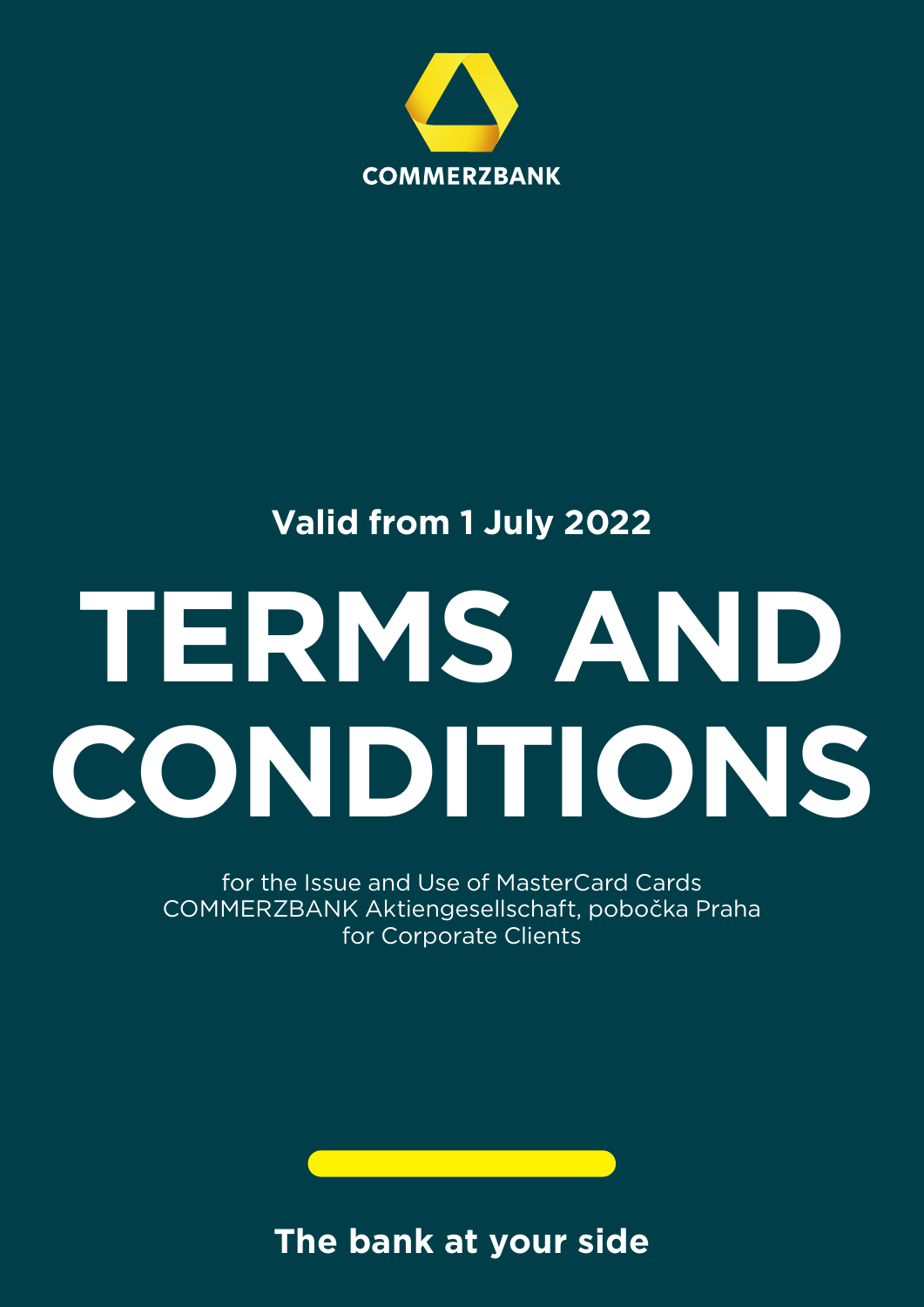# **Content**

- **Preamble**
- **1. Concepts**
- **2. Cards**
- **3. PIN and ePIN**
- **4. Card Delivery**
- **5. Card Use**
- **6. Card Limits Use**
- **7. Card Holder Data Changes**
- **8. Settlement of Transactions, Statements and Claims**
- **9. Card Loss, Theft and Misuse**
- **10. Card Validity Limitation Based on a Card Holder's Written Request, Account Holder for Reasons Other Than Loss, Theft, PIN Disclosure or Suspected Card Misuse**
- **11. The Bank's Right to Limit the Card Validity on Its Own Initiative**
- **12. Assistance In Need Abroad**
- **13. Understanding the Terms**
- **14. Monitoring of Card Transactions**
- **15. Termination of the Right of Card Use**
- **16. Card Return**
- **17. Price List**
- **18. Protection of Confidential Information**
- **19. Privacy**
- **20. Mandatory Identification and Control**
- **21. Provisions on Legal Order and Dispute Resolution**
- **22. Final Provisions**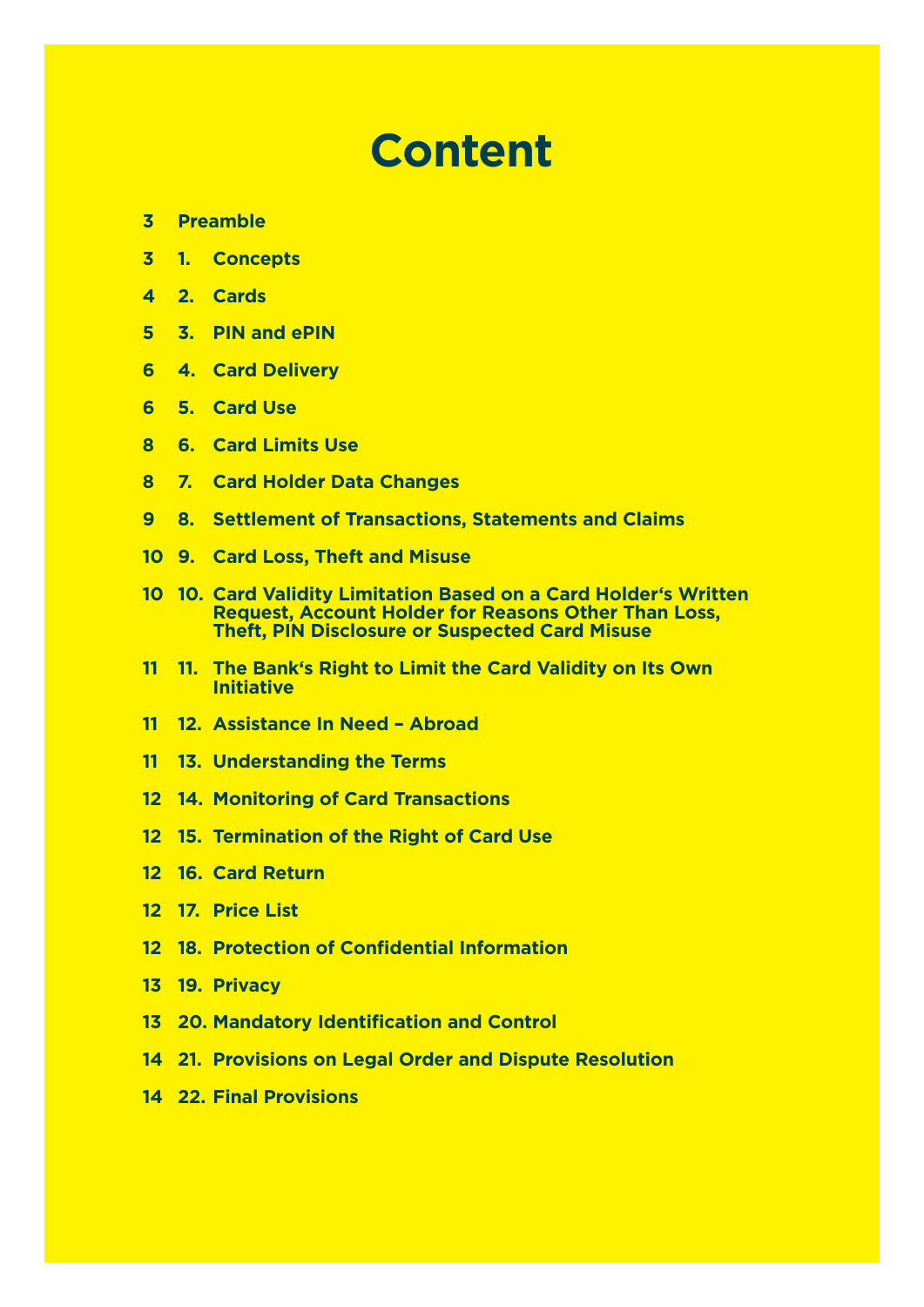

# **Preamble**

The Bank shall provide the Account Holder and persons designated by the Account Holder with electronic payment instruments – Cards issued by the Issuer. All terms in this capital letter preamble are as defined below.

#### **1. Concepts**

The capitalized concepts have the meaning as follows:

- a) "**Account**" means an account to which Cards may be issued to the Account Holder by the Bank.
- b) "**Account Agreement**" means an Account Agreement concluded between the Bank and the Account Holder, under which the Bank will open and maintain an Account for the Account Holder.
- c) "**Account Holder**" means the person who has established an Account with the Bank to which the Card was issued.
- d) "**Act on Banks**" means Act no. 21/1992 Coll., on banks, as amended.
- e) "**Act on Payment Services**" means Act no. 370/2017 Coll., on payment services, as amended.
- f) "**Agreement**" means the Agreement on Issue and Use of MasterCard Card of COMMERZBANK Aktiengesellschaft, pobočka Praha for Corporate Clients.
- g) "**Bank**" means COMMERZBANK Aktiengesellschaft, with its registered office at Kaiserstrasse 16, 60311 Frankfurt am Main, the Federal Republic of Germany, entered in the Commercial Register kept on file at the District Court in Frankfurt am Main, under Entry HR B 32000, operating in the Czech Republic through its branch COMMERZBANK Aktiengesellschaft, pobočka Praha, with its registered office at Jugoslávská 934/1, Vinohrady, 120 00 Praha 2, ID No.: 47 61 09 21, entered in the Commercial Register kept on file at the Municipal Court in Prague, Section A, Insert 7341.
- h) "**Card**" means a corporate payment (debit) card with an international MasterCard trademark issued by the Issuer and provided by the Bank to the Account Holder or Card Holder in connection with the Account, as a means of payment through which cashless or cash payment transactions, containing Card Holder's information, signature strip, magnetic record, chip and protective features.
- i) "**Card Blocking**" is a measure preventing the execution of payment transactions through Cards provided by the Bank.
- j) "**Card Holder**" means a natural person designated by the Account Holder and under the Agreement uses a Card and acts on behalf of the Account Holder when performing a Card transaction.
- k) "**Civil Code**" means Act no. 89/2012 Coll., Civil Code as amended.
- l) "**Confidential Information**" means any information that is subject to bank secrecy under the Act on Banks (information relating to the existence of the Account Holder and the monetary services or banking transactions, including the balances on the Account.)
- m) "**ePIN**" means a personal security element in the form of 4-digit code which is set up by the Card Holder at Issuer's ATM.
- n) "**Fees**" mean rewards, commissions, expenses, as well. Penalty and other fees specified in the Bank's Fee Schedule applicable at the time of such remuneration, commission, expenses, penalty or other fee.
- o) "**General Business Conditions**" mean the General Business Conditions of the Bank.
- p) "**International Association**" means MasterCard.
- q) "**Issuer**" means Československá obchodní banka, a. s., with its registered office at Radlická 333/150, 150 57 Praha 5, ID No.: 00001350, registered in the Commercial Register maintained by the Municipal Court in Prague, Section B: XXXVI, Insert 46, which issues electronic payment instruments as subject of business according to the relevant legal regulations and performs this activity in the Czech Republic, and with which the Bank has concluded a Card agreement.
- r) "**Law Against Legalization of Proceeds from Criminal Activity**" Act no. 253/2008 Coll., on certain measures against money laundering and terrorist financing, as amended.
- s) "**Personal Data**" means all information about the statutory body and other persons authorized to act on behalf of the Account Holder and Card Holders which the Bank obtains from the Account Holder or from a third party in connection with the contractual relationship between the Account Holder and the Account Holder and which is a subject of a protection pursuant to a relevant legislation.
- t) "**PIN**" is the personal secret security number of the Card used exclusively for Card transactions and communicated by the Bank to the Card Holder.
- u) "**Price List**" means the Price List Corporate Banking of the Bank.
- v) "**Publish**" means to make the document or information available at the Bank's registered office or on the Bank's official website.
- w) "**Renewed Card**" means a Card issued automatically after the original Card expires. The renewed card is issued for the same Agreement as the original Card and with the same validity period as the original Card.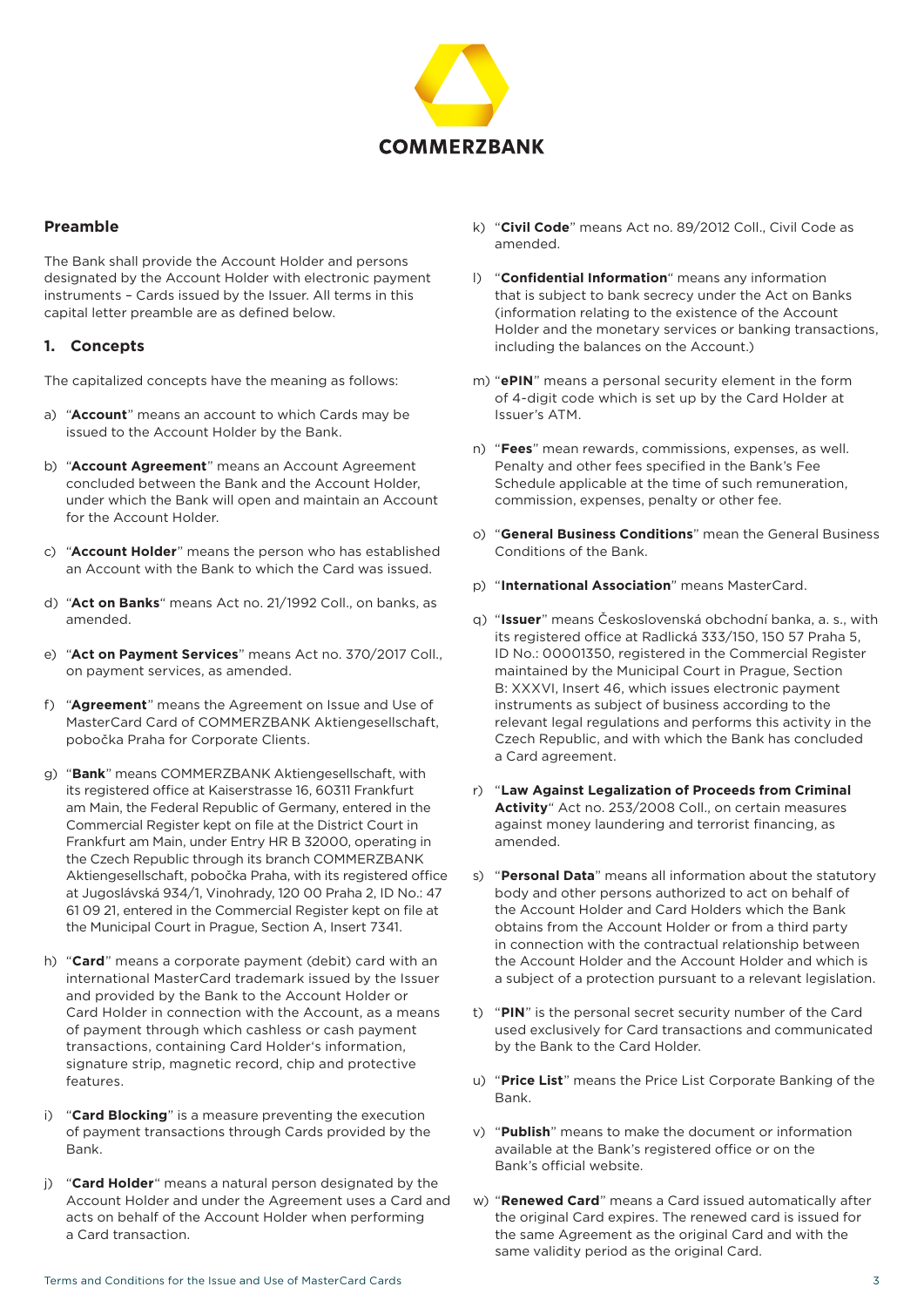

- x) "**RTS**" means Commission Delegated Regulation (EU) 2018/389 of 27 November 2017 supplementing Directive (EU) 2015/2366 of the European Parliament and of the Council with regard to regulatory technical standards for strong customer authentication and common and secure open standards of communication.
- y) "**Statement**" means a Card statement provided to the Card Holder or to the Account Holder on a monthly basis reporting the Card transactions of the previous month.
- z) "**Stoplist**" means a list of invalid, destroyed, lost or stolen Cards issued by the Issuer. The relevant Card is recorded on the Stoplist at the request of the Bank. The Cards put on Stoplist shall be retained by an entity or an ATM at which these Cards were used. The Card that has been entered on an internationally valid Stoplist can never be reactivated.
- aa) "**Strong Authentication**" means two-factor Card Holder authentication pursuant to the respective provisions of Act on Payment Services and RTS which is carried out via an SMS authorisation code sent to a mobile number according to the Agreement and ePIN.
- bb) "**Terms and Conditions**" means these Terms and Conditions for the Issue and Use of MasterCard Cards COMMERZBANK Aktiengesellschaft, pobočka Praha for Corporate Clients, as amended, if any.
- cc) "**Unauthorised Person**" means a person who does not have the authority to dispose of funds on the Account Holder's Account.
- dd) "**Working Day**" means any day that is a business day in the Czech Republic in accordance with applicable law.

# **2. Cards**

- a) The Bank provides the Account Holders with Cards issued by the Issuer and allows the Card Holders in particular to execute non-cash payment instructions for payment of goods and services to third parties, cash withdrawals at ATMs and cash withdrawals at the institutions that accept the Cards.
- b) By providing the Card, neither the Account Holder nor the Card Holder becomes its owner; by providing the Card, the Card Holder only passes the right to use the Card in accordance with the Account Agreement and these Terms and Conditions. There is no legal right to issue a Card or to conclude an Account Agreement or any other contractual relationship with the Bank.
- c) Cards are issued in the name of the Card Holder, they are non-transferable and the Account Holder, respectively. The Card Holder is in no way authorized to use the Card by another person. The Bank is entitled to request further information about the Account Holder or the Account Holder. Card Holder, even from other sources.
- d) The Bank may refuse the Account Owner's request to issue a Card. In these cases, the Bank always informs the Account Holder in writing or by telephone, but does not disclose the reasons for rejection.
- e) The Bank is entitled to modify or limit the conditions for performing various types of payment instructions with the Card, especially in accordance with the rules of the International Association. Cards may allow you to execute these payment instructions at home or abroad. Through the Card, the Card Holder may dispose of free funds on the relevant Account.
- f) The Account Holder always asks for Account provision. Only one Card of one kind can be provided to a single Account to the respective Card Holder. The Bank decides on the provision of a Card or Cards at its sole discretion. The Bank may also, at its sole discretion, decide to terminate the issuance of a specific Card, change the functionality of the Card or about switching from a certain kind of Card to another. The Bank shall inform the Account Holder or the Card Holder of such fact.
- g) The Account Holder agrees that the relevant Card Holder will dispose of the funds on his Account through a Card that will be provided by the Card Holder to the Card Holder and shall confirm this consent by his signature on the Agreement.
- h) From the date of signing the Agreement, the Bank is entitled to charge Fees for maintaining and using the Card in accordance with the applicable Fee Schedule. Fees for the Cards will be charged by the Bank regardless of whether the Card is currently in a temporary suspension or other temporary restriction for which it cannot be used properly, or regardless of whether the Card has been used or not.
- i) The Account Holder has agreed with the Bank that the Account Holder or the Card Holder, in accordance with these Terms and Conditions, is fully liable for any damage caused by any misuse of the Card, eg by an unauthorized person. The Bank does not examine the legitimacy of the transaction and / or instructions made through the Card.
- j) The Card Holder is also responsible for not using the Card as a means of payment if the execution of such a transaction would be in conflict with any legal regulations of the Czech Republic, EU or the provisions of international treaties by which the Czech Republic is bound or with the agreed terms of use of the Card.
- k) The Bank may at any time suspend or cancel individual Card Transactions. The Bank is also entitled, at its sole discretion, to exclude certain types of payment transactions performed by the Card and to disclose this decision to traders, other banks or otherwise disclose it. The Bank shall publish such decision at its discretion.
- l) All transactions made through the Card will be debited to the Account to which the relevant Card was issued at the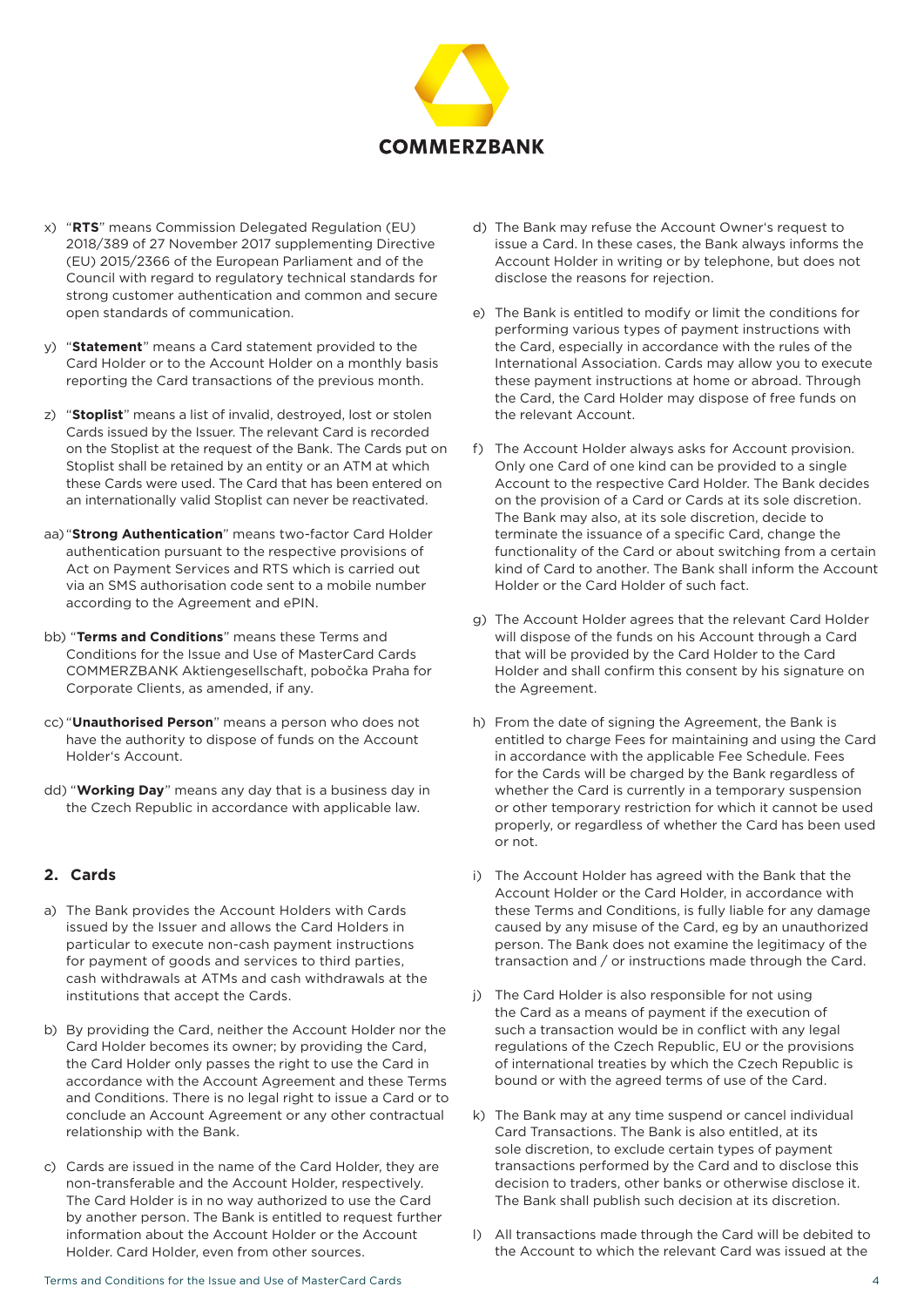

latest on the Business Day following the date of receipt of the relevant transaction information.

- m) The Card shows the Card number, the Card Holder's name. Account Holder. The card is secured by some of the following security features (hologram, signature strip with Card Holder's signature). The card is provided with identification data enabling visual, mechanical and electronic identification of the Bank, the Card Holder and possibly the Account Holder.
- n) The Card is valid until the date stated on it, ie until the last day of the specified month (hereinafter referred to as the "**Card Expiry**"), unless the Bank decides to terminate the Card prematurely for the reasons stated below. The Bank will automatically provide the Card Holder with the Renewed Card no later than on the expiration date of the original Card, unless the Bank decides not to renew the Card. If the Bank does not extend the validity of the Card and therefore does not automatically issue the Renewed Card, additional services (such as insurance) agreed to on the original Card will expire on the Card's expiration date. Usually, a PIN is no longer issued to the Recovered Cards. The Card Holder may also request the Bank to renew the Card early. The issuer specifies the standard length of each Card type. In the event of a request to refuse automatic issue of a new Card and related ancillary services, the Account Holder is obliged to notify the Bank of this fact in writing and no later than 7 calendar weeks before the expiry of the original Card.
- o) Card Holder, resp. The Account Holder bears all risks associated with the misuse of the invalid Card, especially if the Card is not recovered from the Card Holder after its expiration.
- p) In case of damage, destruction or malfunction of the Card, the Card Holder or the Account Holder is obliged to return the Card to the Bank without delay. Card Holder, resp. The Account Holder is responsible for all risks associated with damage, destruction or malfunction of the Card.

# **3. PIN and ePIN**

- a) The Card Holder will receive the PIN relating to the issued Card in person in the Bank or by registered post attention exclusively to Card Holder to the address for Card and PIN delivery pursuant to the Agreement. Any person other than the Card Holder cannot be given a PIN mailing as it is confidential. In the case of sending a PIN by post or other courier, the risk of damage passes to the Card Holder at the moment of delivery of the shipment by the Bank for transport.
- b) The Card Holder is obliged to check the integrity of the PIN shipment upon receipt. In the event of any damage, the Card Holder will request a delivery receipt from the institution that delivered the shipment to confirm the delivery of the damaged shipment. In this case, the

Bank shall inform the Issuer and by means of it shall issue a different PIN and another Card free of charge to the Card Holder. If the Card Holder fails to submit a confirmation of delivery of a damaged shipment, the Issuer shall charge the Bank a fee according to the applicable Fee Schedule through the Bank for issuing the new Card.

- c) The PIN is not communicated to any person other than the Card Holder. The Card Holder is required to prevent disclosure of PIN and/or ePIN. It is forbidden to record the PIN and/or ePIN in a readily recognizable form on a Card or other item, in particular, that the Card Holder holds or carries with the Card, including a mobile phone, computer or similar device, or to communicate it to other persons, including family members.
- d) The Card Holder is obliged to prevent the PIN and/or ePIN from being disclosed even when entering it, e.g. by covering the keyboard with the other hand. The Account Holder shall bear in full all losses incurred by any Card Holder, unauthorized, Payment Transactions, until the Bank is notified thereof. The Account Holder is obliged to pay the amounts of all Transactions in which the PIN and/ or ePIN was used and any damage caused to the Bank by the disclosure of the PIN and/or ePIN.
- e) In the event that the Card Holder forgets the PIN, a valid PIN may be repeatedly issued at his request approved by the Account Holder submitted at the Bank's registered office. In principle, the system allows, but does not guarantee, the possibility to change the PIN according to its own design if the Card Holder is not satisfied with the assigned, automatically generated PIN. The PIN can only be changed through an ATM of the Issuer in the Czech Republic. The Card Holder may not change the PIN 6 weeks before the expiration date of the Card. If the Card Holder requests the replacement of the Card (eg due to a change of his / her name), he / she may not change the Card PIN to be exchanged from the moment of submitting the Card Exchange request. You can change your PIN for a new Card.
- f) The Card Holder is obliged in connection with their own successful change of PIN and/or setup of ePIN if allowed by an ATM to chose numerical values for PIN and/or ePIN which cannot be easily guessed or derived e.g. a part of a Card number, four same digits or a numerical sequence, date of birth of the Card Holder or their relatives or any other easily derivable numerical values.
- g) If an incorrect PIN or SMS authorisation code and/or ePIN for payment authorization is entered in three consecutive attempts when executing a transaction including a internet payment requiring Strong Authentication, the Card is automatically temporarily limited for transactions for which PIN (especially at ATMs and merchants) or SMS authorisation and ePIN code is verified for security reasons. The full functionality of the Card is automatically restored on the following calendar day. PIN Cards cannot be unblocked unless the Smart Card is connected directly to the Issuer's systems.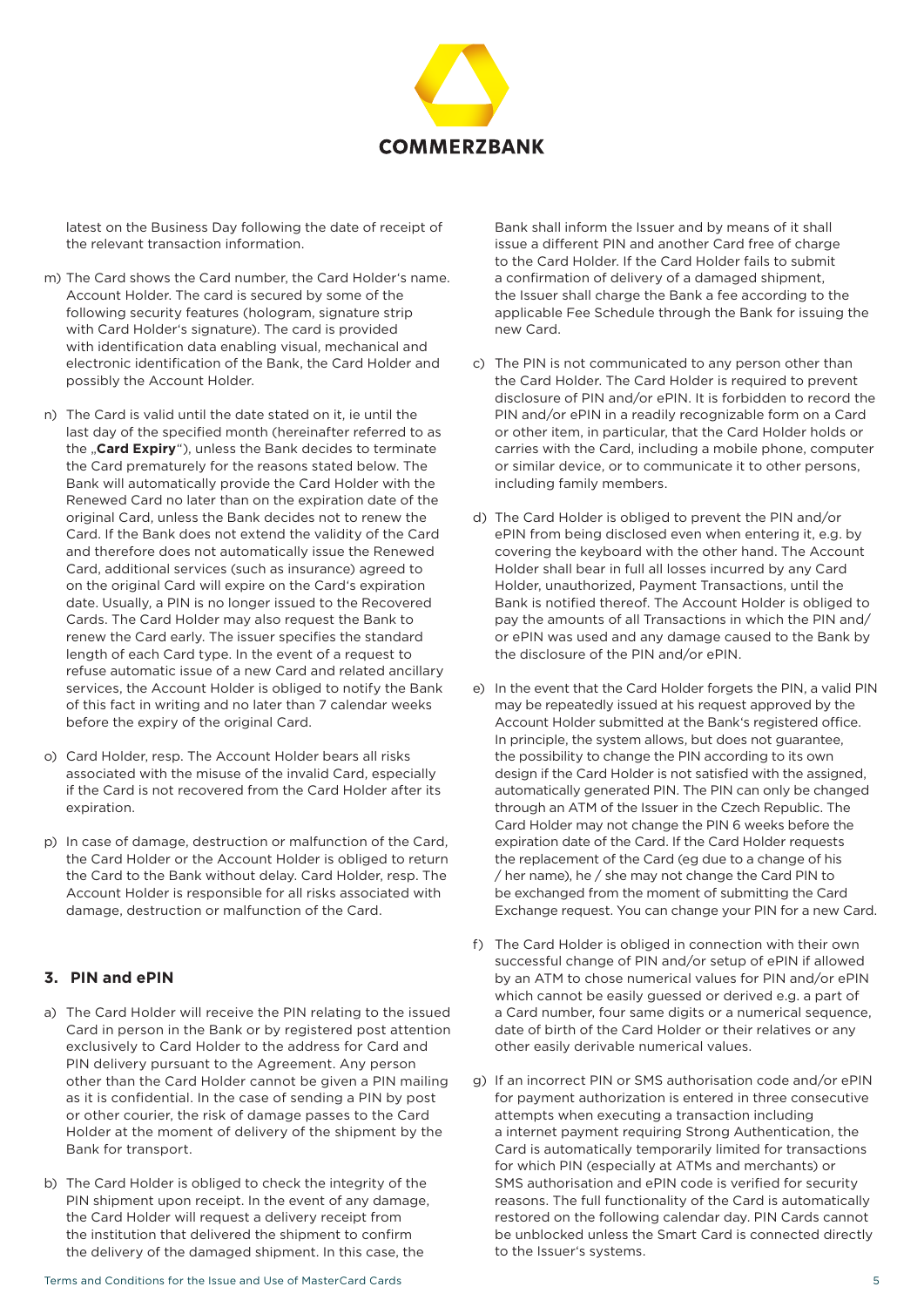

# **4. Card Delivery**

- a) The Card Holder will receive the Card in person in the Bank or by registered post attention exclusively to Card Holder to the address for Card and PIN delivery pursuant to the Agreement. The Card Holder cannot be handed over to a person other than the Card Holder as it is confidential information In case of sending a Card by post or other courier, the risk of damage passes to the Card Holder at the moment of the delivery of the Card by the Bank for transport. The Card Holder is obliged to check the integrity of the shipment on the spot. In the event that the shipment shows signs of violation, the Card Holder will promptly request confirmation of delivery of the damaged shipment from the shipper and notify the Bank without delay. The Account Holder is obliged to ensure that the Card Holder takes over his Card without undue delay. The Account Holder is obliged to ensure that the Card Holder signs his / her Card on the back of the signature strip with a suitable writing instrument (not a pencil) immediately upon receipt of the relevant Card.
- b) This signature is the only specimen signature when performing card operations or any written claims made by the Card Holder on transactions performed by the Card. If the Card Holder does not provide the Card with his / her signature, then the Account Holder or the Card Holder shall be liable for any unauthorized transactions connected with its possible misuse resulting from the non-signature of the Card and for any damage that may arise to the Bank. The Account Holder is responsible for using the Card by the Card Holder as if he were using the Card himself.
- c) By taking over the Card, the Card Holder is entitled to use it for the period of validity indicated on the Card.
- d) The Card Holder is obliged to store the Card separately from other bank documentation in a safe place, i.e. in a place that is not freely accessible to Unauthorized Persons, and which is protected from the interference of these persons, to protect it and personal security elements (e.g. PIN/ePIN) from loss, theft, misuse by unauthorized persons, from direct action Magnetic field, mechanical and thermal damage, etc. The Card Holder is obliged to check the Card's possession after each use of the Card, at least once a day, and to take individual security measures to prevent the Card from being misused, lost or stolen. After each use of the Card, the Card Holder is obliged to check that the Card is in his possession.
- e) If, despite this, the Card is lost, stolen, misused or unauthorized, the Card Holder is obliged to notify the Bank immediately (as soon as it is discovered) of the fact. Violation of the obligations under this provision caused by the Card Holder, whether fraudulent, intentional or negligent, is deemed to be a gross breach of the Agreement and the Account Holder is fully liable for any loss or damage until notifying the Bank of the facts in question (loss, theft, misuse or unauthorized use of the Card). If the Card Holder intends to conduct transactions with Internet merchants, other transactions without the

Terms and Conditions for the Issue and Use of MasterCard Cards 6

presence of a Card or through an application or other form with securely stored electronic data about the Card, in particular through a computer or mobile device such as a smartphone or tablet only "Device"), the Card Holder is obliged to use the Card only through Devices that are properly secured against misuse of Confidential Information, Personal Data or any other confidential data. In particular, the Card Holder may not use the Card through Devices in Internet Cafes and other publicly accessible establishments, or through Devices that are not sufficiently secure to be secure against misuse of Confidential Information, Personal Data or any other confidential data. In case of any suspected breach of Security, the Card Holder or Account Holder is obliged to notify the Bank thereof.

f) The Account Holder is responsible for all transactions made by Cards issued to his Account and is obliged to pay the Bank any damages caused by improper use of the Card.

# **5. Card Use**

- a) The Issuer sends selected types of Cards to the Bank in an inactive state. The Card Holder must activate the Inactive Card in any of the following ways:
	- i) through a PIN transaction on a terminal supporting non-contact technology (POS), or
	- ii) through a PIN transaction at an ATM.

Any changes in the Card's settings and other services to the Card may be provided by the Account Holder, or The Card Holder can only be requested through the Bank after it has been activated (Issuer may enable a change of selected parameters even before Card activation). The Account Holder acknowledges and ensures that the Card Holder also acknowledges that by activating the Card, the Card Holder also confirms its physical acceptance, and in no case is it permitted to activate the Card that the Card Holder does not have. The Bank shall not be liable for any damages that may arise to the Account Holder or Card Holder by activating the Card, which the Card Holder does not physically hold. The Bank recommends the Account Holder and Card Holder to be on the website www.csob.cz/karty acquainted with the contents of the brochure, which contains detailed information about functions, security, settings and control of the Card.

b) According to its type, the Card can be used for cashless payment in the facilities of the business operators and services (hereinafter referred to as "**merchant**" or ..**merchant equipment**") implemented through electronic POS terminals, including POS terminals, mechanical sensors or agreed payment procedures for internet merchants, transactions via application or other service with securely stored electronic Card data, direct debit mandate, cash withdrawals in ATM networks, including ATMs supporting contactless technology, or other transactions realized in the network of the Issuer's ATMs, for an identification for the purpose of a provision of certain services by the merchant (e.g. public transport fare) as well as for the payment of cash at the counters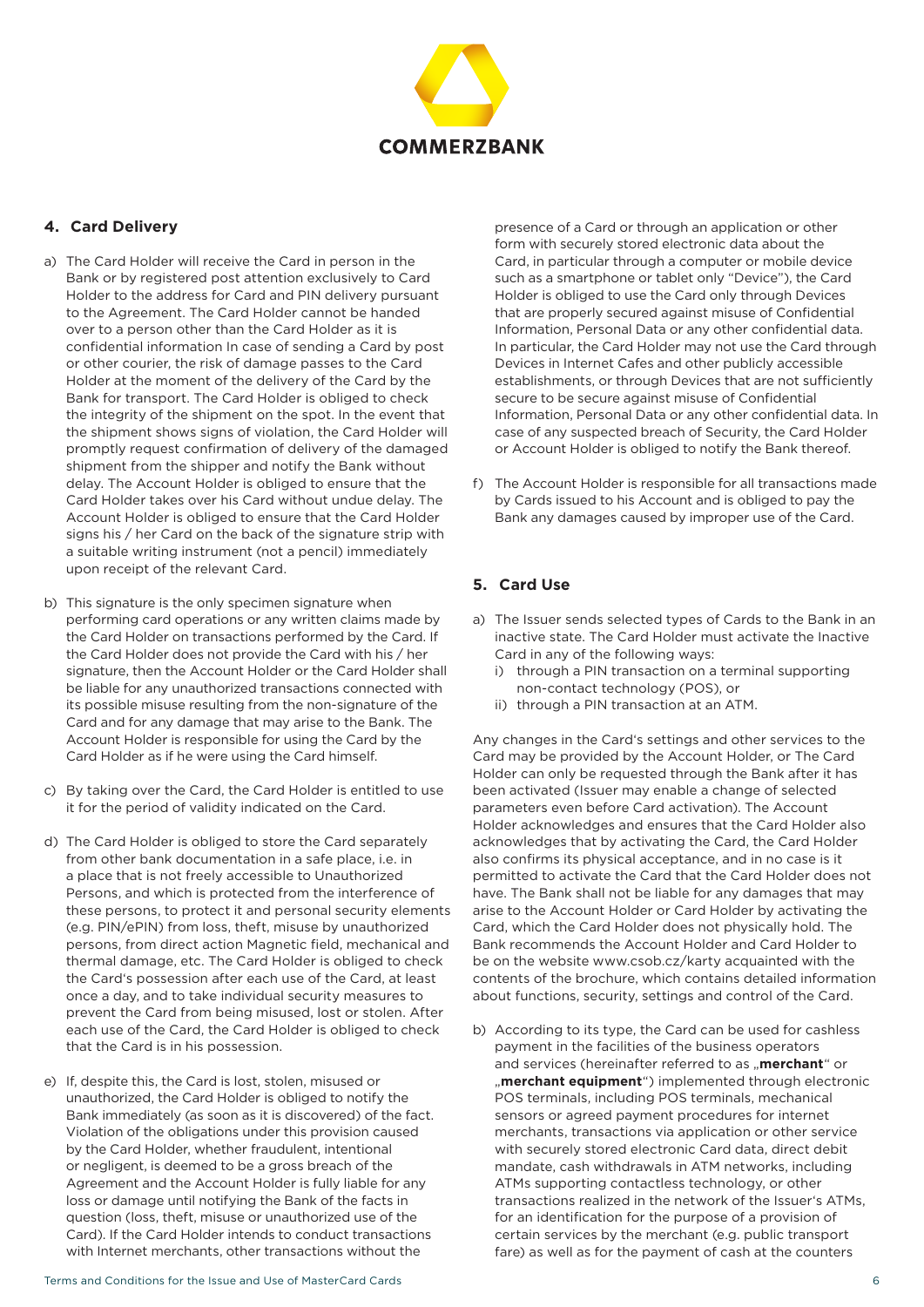

of exchange offices of other banks, for the payment of cash directly at the cash desks of selected merchants. CashBack ("**CashBack**"), if the Agreement allows the use of such service or the execution of such a transaction. Selected types of Cards, if their issuance is permitted by an Account Agreement, can be used for non-cash transactions in business facilities without entering a PIN by attaching the Card to a payment terminal supporting contactless payment of MasterCard specifications. A contactless payment can be refused at any time by a payment terminal and a regular payment with a PINentered card is requested instead.

- c) The places where the Card can be used are marked with the logo of the International Association (MasterCard). The Bank reserves the right to not to execute certain types of transactions (especially payment transactions without the physical presence of the Card, e.g. postal, telephone, internet transactions not requiring Strong Authentication), even depending on the type of Card. The Bank is only authorized to allow secure Internet transactions.
- d) CashBack is only provided by business facilities that bear the "CashBack" service. The minimum amount set by the Issuer. The sum of the CashBack purchase and service must not exceed the specified Weekly Card limit. The amount of cash withdrawn is determined by the range given by the Issuer. The Dealer is entitled to refuse the CashBack service, even without giving any reason. The Bank is in no way liable does not guarantee the availability or rejection of the CashBack service by the respective merchant or the provision of the CashBack service, both in the Czech Republic and abroad
- e) The Card Holder is further obliged to prevent disclosure of Card data to a third party except for the provision of Card data to the merchant for the purpose of execution of postal, telephone, internet transactions (if allowed).The disclosure of Card data may occur, for example, through unsecured channels, such as internet transactions (i.e. transactions without physical presence of the Card). The Card Holder shall fulfil this obligation only in the case of payments without physical presence of the Card provided that the Card is used by a secure merchant using the 3D Secure protocol, which is presented under the trademark ..MasterCard Secure Code". whether it has been committed fraudulently, intentionally or negligently is considered for the gross breach of the Agreement and the Account Holder bears all and any loss and damage caused by such nonfulfilment, up to the moment of notification of the facts (abuse or unauthorized use of the Card) to the Issuer.
- f) In case of any doubt or suspicion of misuse of the Card or payment terminal or ATM by the Card Holder (eg non-standard provision of cash, money laundering, installation of a scanning-scanning device on an ATM, etc.) or the movement of suspects near the ATM, their efforts o Intervention in the executed payment transaction and another is the obligation of the Card Holder to inform the Bank and the Police of the Czech Republic without delay of the ascertained facts.
- g) The Card may not be used for Transactions that would be contrary to any applicable law at the place of the transaction. The Card Holder, resp. Account holder, including liability for possible damages and penalties.
- h) Between the Bank and the Account Holder / Card Holder are agreed as the only possible means of the Card Holder's consent to the execution of the payment transaction, a series of payment transactions respectively, respectively its authorization, only the following ways:
	- i) ATM transactions by inserting a Card into an ATM and entering a PIN,
	- ii) non-cash and cash (CashBack) transactions in business facilities by presenting the Card and entering the PIN, the Card Holder's handwritten signature, or
	- iii) contactless transactions by attaching the Card to a payment terminal (if the issuance of these Cards is enabled by an Account Agreement) without entering a PIN or entering a PIN
	- iv) internet transactions by entering the Card number, Card validity date and Card Verification Value (CVV), Card Verification Code (CVC), a one-time SMS authorisation code which will be sent by the Issuer to the Card Holder via an SMS to the mobile number dedicated for that purpose and by concurrent entering ePIN. The one-time SMS authorisation code together with ePIN need not to be required and the transaction can be processed without Strong Authentication in case that an internet merchant does not support 3D Secure or in case of exceptions pursuant to RTS (e.g. if the transaction is based on a transactional risk analysis classified as low-risk, payment for fare or parking, recurrent transactions).
	- v) Transactions executed through the application or other form with securely stored electronic data on the Card by entering a confirmation code according to the conditions of the application alternatively by other means of Card Holder authentication via a mobile phone or another device (eg finger print or face ID) or without entering a confirmation code in line with conditions of the application or service.
- i) A transaction that has been authorized by the Card Holder (eg by entering a PIN etc.) cannot be revoked. Nor can an already posted transaction be revoked. In justified cases (eg due to failure to provide a service or nondelivery of goods), the Card Holder may file a complaint with the Bank.
- j) When using the Card in business facilities, they are authorized to authenticate and execute the transaction only if they receive the Bank's approval or third parties authorized by it. A Merchant Employee is entitled, in order to protect the Card Holder, to require the Card Holder to prove his / her identity. The employee of the business facility is entitled to withhold the Card based on the authorization result. In such a case, the Card Holder is obliged to invalidate the Card in front of the Card Holder and to issue a Card Holder with a confirmation of the Card's retention and depreciation.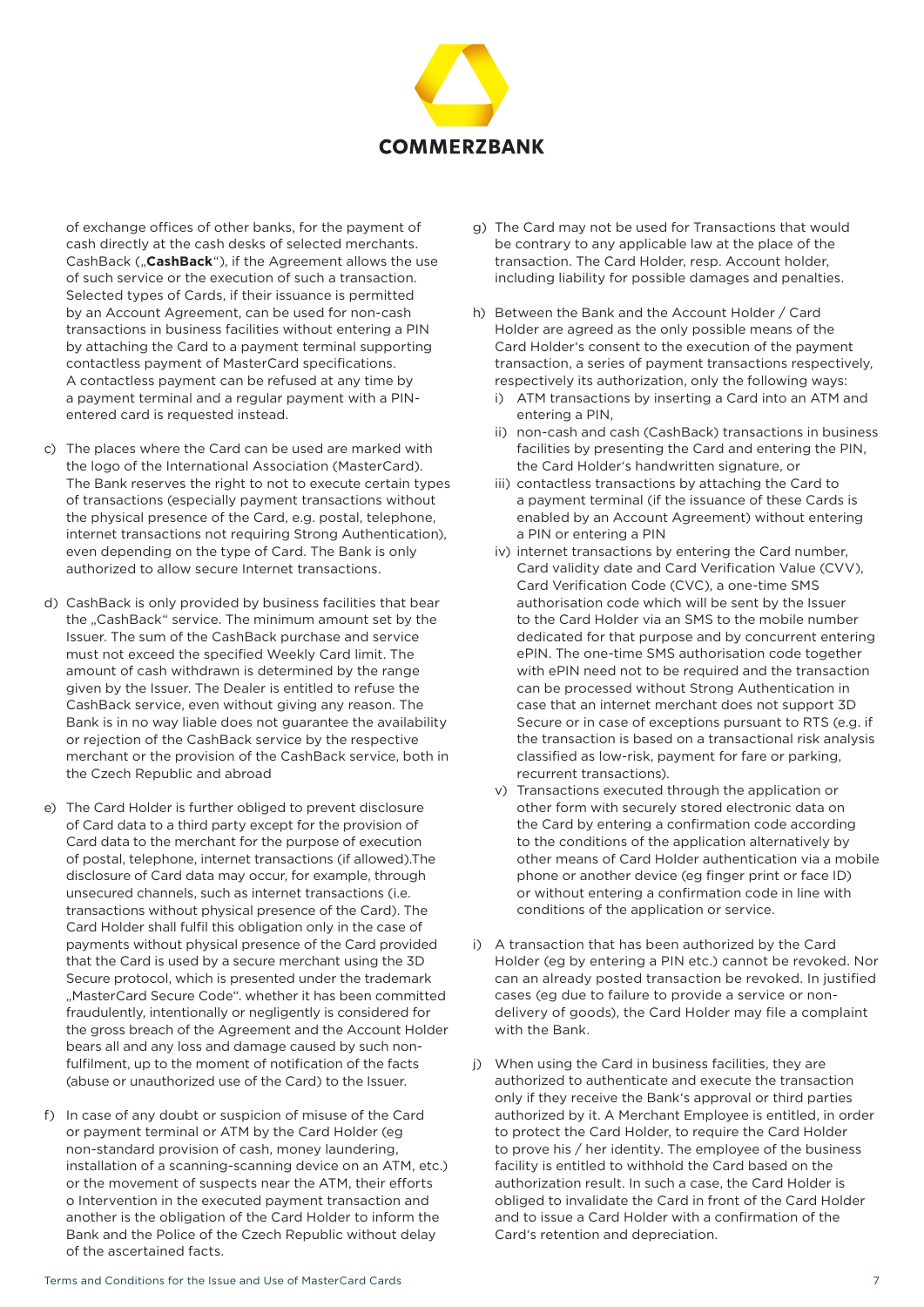

- k) The Card Holder is entitled to execute Transaction Cards only within the specified limit, up to the amount of the available balance on the Account. The limit limits both the maximum amount of drawdown by the Card in a specified period and the number of transactions in that period. The change of the Card limit is subject to the written consent of the Account Holder. The Card Holder is obliged to monitor and check the amounts of Transactions made through the Card on an ongoing basis and to prevent overdraft of the available Account balance. Transactions are charged with a time lag (see Note 9 (a)). However, the Account Holder is responsible for all transactions regardless of the limit and is obliged to pay damages caused to the Bank by incorrect use of the Card, respectively. For any overdraft of the available balance (unauthorized overdraft) under the relevant Account Agreement and Agreement.
- l) The Bank may, without prior notice, cancel the right to use the Card or to temporarily or permanently limit its validity (for example in case of breach of contractual terms, execution, filing of an insolvency petition, debit on account or due to the security of a payment instrument or if unauthorized transactions or fraudulent use of a payment instrument, etc.). The Bank is also entitled to temporarily or permanently limit the validity of the Card within the framework of security and protection of the Account Holder in case of suspicion of misuse of the Card. As a result of the permanent limitation of the validity of the Card, it may be detained when attempting to use it. The Bank shall inform the Card Holder of such measures in an appropriate manner without undue delay.
- m) The Card Holder is obliged to protect the Card against mechanical damage and from any influence (eg magnetic field), which could result in violation of the magnetic stripe or chip record on the Card.
- n) In the event of the Card being held by an ATM of another domestic bank, the Card Holder is obliged to immediately contact the relevant bank or post office, with the request to return the retained Card or to inform the serving bank of the Card Holder via the telephone number indicated on some ATMs. In the case of an Issuer's ATM, which is located outside the Issuer's premises, the Card Holder may request the forwarding of the retained Card to the selected Issuer's branch via the telephone number indicated on the ATM. In the event of the Card being detained at the Issuer's ATM located in the premises of the Issuer's branch, the Card Holder will request the Issuer's branch to return it directly. The Card Holder will not be returned to the Card Holder after 3 Business Days from the time of retention. The Card Holder is obliged to ask for an immediate restriction on the validity of the Card withheld by the ATM.
- o) The Card must be returned to the Bank at its seat upon request or upon its expiration. If the Card is not returned, the Bank is entitled to limit the validity of the Card, at the expense of the Account Holder. The Card Holder is not obliged to return the original Card upon receipt of a new, automatically renewed Card.

p) In the event of overdrawing of funds in the Account, an unauthorized debit balance bears a debit interest rate. If the amount of the unauthorized debit is not paid within 10 days of the debit, the Bank shall also be entitled to charge another account of the Account Holder, which it maintains. Further, at the expense of the Account Holder, it is entitled to permanently limit the validity of Cards issued to its Account and request their return to the Bank.

#### **6. Card Limits Use**

The Account Holder sets weekly limits for the Card Holder based on an agreement with the Bank, which will be specified in the Agreement.

# **7. Card Holder Data Changes**

- a) The Account Holder is obliged to report to the Bank any changes to the data relating to Cards issued to his Account and Holders of such Cards provided to the Bank in connection with the issuance of the above Cards (in particular, changes of address and telephone connection). In the event of a change of the Card Holder's name, surname or birth number, the Account Holder is obliged to inform the Bank of such changes and to request the replacement of the Card. The Account Holder is liable for any damage resulting from non-compliance with this obligation.
- b) The Card Holder is entitled to request the Bank in writing to change the data on the already issued Card. However, changes to the Card limit, insurance, additional services and the requirement to reissue the PIN are subject to the written consent of the Account Holder.
- c) The Card Holder acknowledges that provided the Card Holder has saved the Card data at a merchant (in order to execute a series of payment transactions), those Card data can be automatically updated upon a Card renewal or Card replacement. Such an update has no effect on the previously submitted payment order and mandate for the execution of the series of the payment transactions. The Card Holder further acknowledges that the way of using Card data depends on the agreement between the Card Holder and the merchant. The Card Holder is obliged to store the Card data at credible merchants and to pay adequate attention to conditions of their use that shall be available to the Card Holder in advance. For application of Strong Authentication the Bank takes into account for the above cases the transaction data provided by the merchant as the beneficiary and in cases the merchant classifies the transaction as e.g. direct debit which is not a subject to Strong Authentication the Bank is not obliged to carry out Strong Authentication.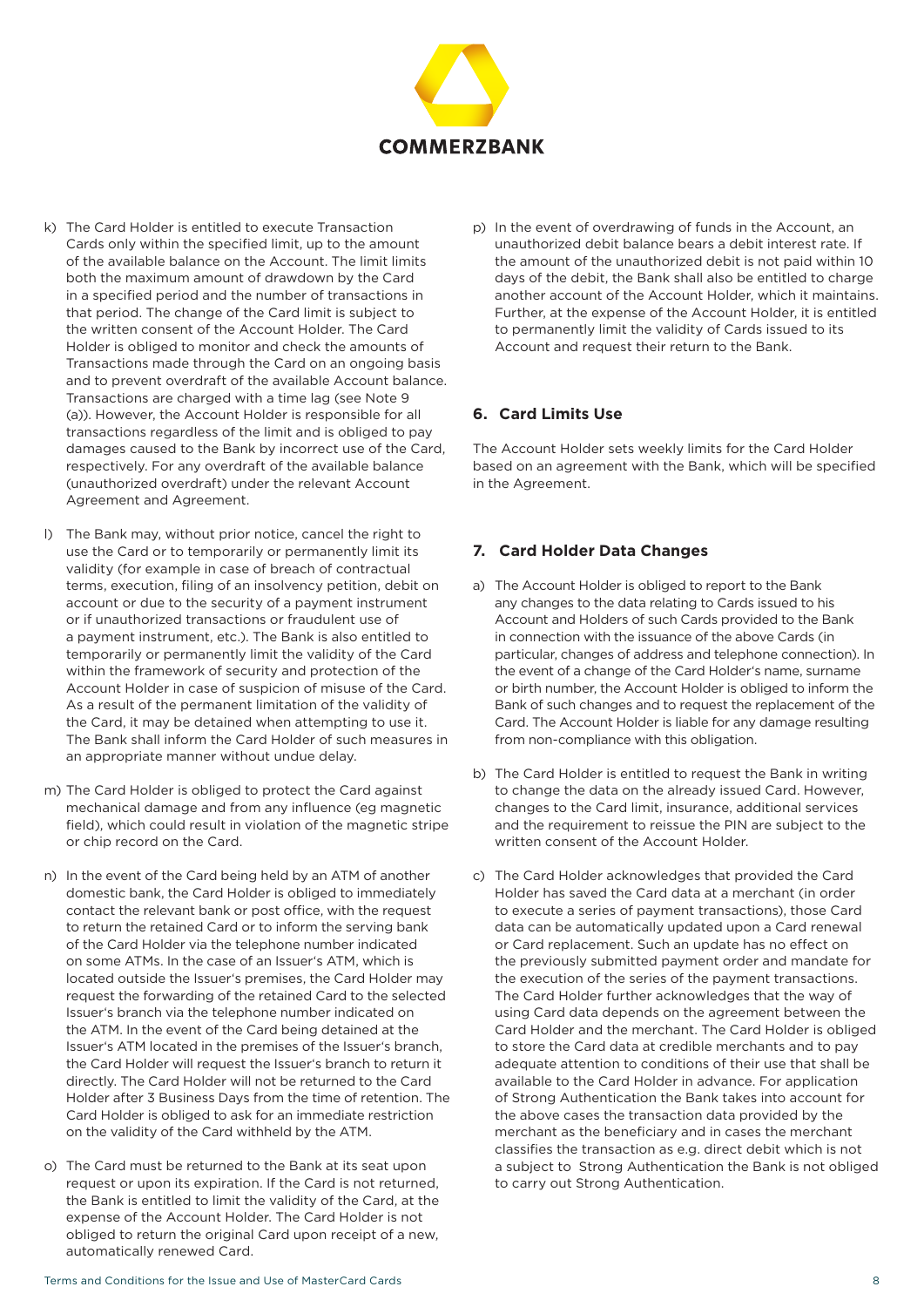

# **8. Settlement of Transactions, Statements and Claims**

- a) Account Holder in the Statement is informed about cleared transactions. Transactions are accounted for individually with the abbreviated Card Number, Location, Transaction Date, Amount and Transaction Currency, with the settlement of Card Transactions in accordance with the Card Association Rules with a time lag from the transaction date. All transactions shall be settled by the Issuer by the end of the following Business Day at the latest after the receipt of the payment order, which is the receipt of a billing report on the execution thereof from the transaction processor. Falls- if the moment of acceptance of the payment orders for a period which is not the Issuer's operating time, the payment order shall be accepted at the beginning of the following opening hours of the Issuer. In case of doubt about the payment made, the Issuer is entitled to charge the payment within 45 calendar days after receiving the report on its execution. The Bank and the Issuer shall, within the meaning of the Act on Banks, keep internal records for a sufficient period of time to allow the retrieval of operations and the correction of errors. The Account Holder and the Card Holder are obliged to periodically check the correctness of accounting by card transactions, inter alia for the possibility of timely filing a complaint.
- b) The Account Holder acknowledges the manner of settlement of card transactions, including transactions in foreign currency. Transactions are posted on business days based on data received from the issuer. When settling transactions with Cards in foreign currency, the exchange rate of the Issuer's foreign exchange sales. If the currency of the transaction is not listed in Issuer's exchange rates, the Issuer's will convert the transaction into CZK from the amount the Issuer's has received from the card association in USD. The following rates will be used for conversion:
	- i) Transaction executed until 21:05 CET will be converted by an exchange rate valid on the previous Business Day.
	- ii) Transaction executed after 21:05 CET will be converted by an exchange rate valid on the day of transaction (should it be a Business Day).

If it is not possible to use the above exchange rates (eg an exact time is not known due to a technical error) the exchange rate valid on the second Business Day prior to the transaction settlement. Issuer's exchange rates are available on www.csob.cz. The same rules are valid for the conversion of fees. If the Card Holder decides to execute a transaction abroad The Card Account Holder has the option of clearing in CZK, then the transfer is made directly at the point of sale using its exchange rate (the exchange rate and the converted amount into CZK are indicated on the receipt). No exchange rate difference from the Issuer's rate can be requested. In some cases, the Card Holder may choose to charge in a currency other than the merchant's transaction / currency, and then convert the merchant to another currency at its rate.

c) The Account Holder agrees that the Bank does not provide an information service pursuant to the article 3a of Regulation (EU) 2019/518 of the European Parliament and of the Council of 19 March 2019 amending Regulation (EC) No 924/2009 as regards certain charges on cross-border payments in the Union and currency conversion charges. The Account Holder is obliged to inform the Card Holder about this provision.

- d) If the Card Holder or Account Holder finds discrepancies in card settlement, he / she has the right to file a complaint. The Card Holder or the Account Holder is obliged to file a complaint within 2 months from the date of settlement of this transaction. The Bank is not obliged to acknowledge any later claims. The complaint must be filed at the Bank's registered office, in writing on the form provided for it. Account holder, resp. The Card Holder is obliged to submit all available documentation related to the disputed transaction (in particular a copy of the Account Statement, copy of receipts, possible proof of cancellation of the transaction), a certified copy of the transaction confirmation received by the Card Holder at the merchant after the operation has been completed, the Card Holder's statement, etc., by the merchant's employee o settlement of the claim.
- e) The Bank is entitled to ask the Card Holder or Account Holder to provide additional documentation related to the claimed transaction. If the documentation is not delivered to the Bank within the agreed time, the Bank is entitled to stop the complaint procedure and to reject the entire case. The Card Holder or Account Holder is obliged to provide the necessary cooperation in the course of the proper course and handling of the complaint procedure. If the respective merchant returns the funds from the claimed transaction back to the Account Holder or the Card Holder, he shall immediately inform the Bank of this fact.
- f) When dealing with a claim for a transaction, the Bank will assess whether the Card Holder has met all the conditions, i.e. in particular that it has complied with the deadlines for reporting the complaint, obligations arising from the Contract and the Terms (eg serious breach of protection of the security elements of the Card). If the Bank finds out during the complaint procedure that the claim is unjustified, it will reject the claim. The Bank will always inform the Card Holder or Account Holder about the outcome of the complaint procedure.
- g) The Card Holder is obliged to notify the Bank of an unauthorized transaction without undue delay, in case of suspicion of abuse within two months at the latest, in justified cases 13 months from the date of settlement of this transaction. The notification shall be made at the Bank's registered office, in writing, using the form provided for it.
- h) If the Bank discovers that it has been authorized in the assessment of an allegedly unauthorized transaction, it shall reject the claim. If a Card Transaction is performed using an unauthorized PIN, this transaction is considered unauthorized.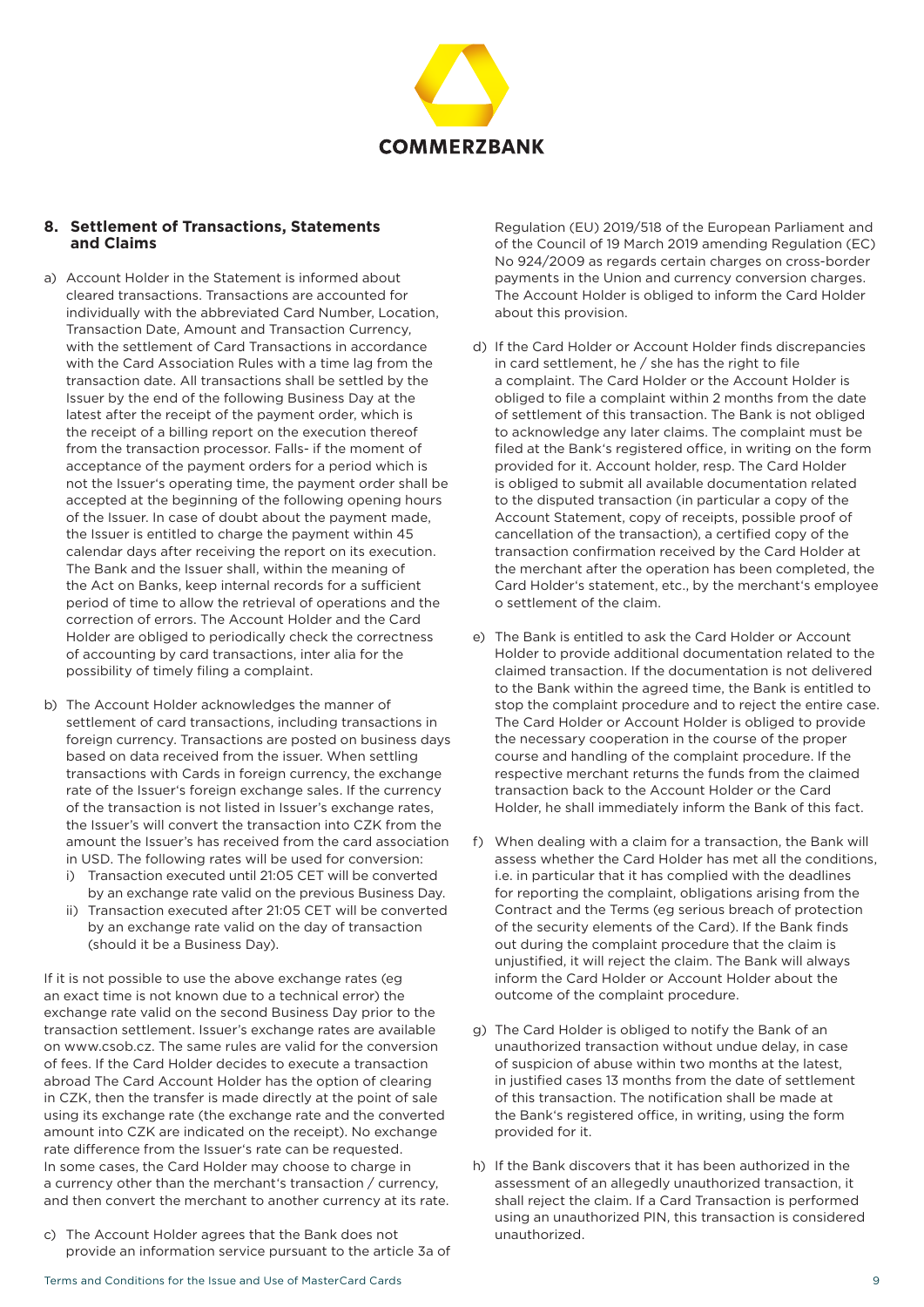

- i) The Account Holder bears in the case of unauthorized a loss under the terms of the Payment System Act.
- j) The Bank shall use the exchange rate announced by the Czech National Bank at the relevant date to recalculate the Account Holder's loss (co-payment) from an unauthorized transaction.
- k) The Card Holder, or the Account Holder, may only file an Authorized Transaction within 8 weeks of its creation, provided that no exact amount has been set at the time of authorization or that amount exceeds the Card Holder's reasonable expectation eg car rental, hotels, etc.). In other cases of authorized transactions (eg non-issuance of cash by ATM, etc.), the complaint must be filed without undue delay, but no later than within two months from the date of debiting the Account Holder's account.
- l) In the event of a complaint about a disputed transaction suspected of misuse of the Card (e.g. counterfeit, internet, ATM), the Card Holder is obliged to permanently block the Card and afterwards always hand over the Card to which the disputed transaction relates to. In the event of a failure of the Card handover this fact will be reflected. This shall not apply in the case of duly reported loss or theft of the relevant Card.
- m) Neither the Issuer nor the Bank shall be liable for defects of goods or services paid by the Card Holder through the Card. Card Holder, resp. The Account Holder applies these claims and complaints to the relevant point of sale where he made the purchases. For unjustified claims, the Bank charges the Account Holder a fee according to the Fee Schedule.

#### **9. Card Loss, Theft and Misuse**

- a) Card Holder, resp. the Account Holder is obliged to inform the Bank of a suspicion of the loss, theft, or misuse of the Card immediately upon discovery of the facts or upon the Card Holder could discover or should have discovered the facts. If misuse of the Card number is reported, the Card Holder is obliged to immediately return the Card to the Bank. Information (loss, theft or misuse of the Card) is filed by the Card Holder or the Card Holder. Account Holder by telephone, either at the Bank's number, which was notified to the Card Holder upon handing over the Card or at the Card Issuer number **+420 495 800 111**. Third party (hereinafter referred to as the "**Reporting Person**") is entitled to report the loss or theft of the Card. If it is suspected that the Card is being misused, the Card Holder or Account Holder is obliged to report the facts to the relevant Police Department of the Czech Republic.
- b) The reporting person (Card Holder, Account Holder, Finder, Other Person) informs the Bank or the Issuer of any circumstances of loss or theft of the Card and if he / she does not know the Card number, he / she will specify other data on the basis of which it is possible to identify

the Card Holder and the Card (eg account number, personal identification number, etc.). The Bank and the Issuer are entitled to record the call.

- c) The Bank and the Issuer may, in accordance with the Act on Banks, communicate this information to the prosecutor and to the police or other competent authorities. Immediately after the announcement of any of the above facts, the Bank will always make a permanent and irrevocable restriction on the validity of the Card for security reasons. The Bank shall not be liable for any damages incurred by the Account Holder or Card Holder as a result of the permanent restriction of the Card's validity.
- d) Permanent limitation of the validity of the Card cannot be cancelled. If the Card Holder gets the Card back after the loss, theft, or misuse of the Card has been reported, the Card must be presented to the Bank and subsequently devalued by the relevant Bank employee without further use. For permanent limitation of the validity of the Card the Bank charges a fee according to the valid Price List of the Bank.
- e) Account Holder's liability for transactions made by lost, stolen or misused Card ends immediately after telephone notification according to the above-mentioned provisions of the Terms (via the Bank or Issuer's telephone number). However, the Bank shall not be liable in any way for any damages incurred in the transactions of the Cards in which the PIN or SMS authorisation code and ePIN was used or in which the Card Holder acted fraudulently.
- f) In the event of a claim, the date of reporting the loss / theft of the Card is decisive for the calculation of the Account Holder's loss from an unauthorized transaction (deductible).
- g) The Card Holder may ask the Bank for a replacement Card for the Card with permanently limited validity. This replacement Card has the same expiry date as the Card with permanently limited validity. For the issuance of the replacement Card for the Card with permanently limited validity the Bank charges a fee according to the valid Price List of the Bank. The Card Holder may further ask the Bank for a written confirmation that the loss / theft / misuse of his / her Card has been reported to the Bank, and may do so within 18 months following the reporting in accordance with the above provisions of the Terms.

#### **10. Card Validity Limitation Based on a Card Holder's Written Request, Account Holder for Reasons Other Than Loss, Theft, PIN Disclosure or Suspected Card Misuse**

a) The Card Holder or Account Holder may ask the Bank in writing to temporarily or permanently limit the validity of the Card. The Bank shall not be liable for any damages incurred by the Account Holder or Card Holder as a result of temporary or permanent limitation of the Card's validity.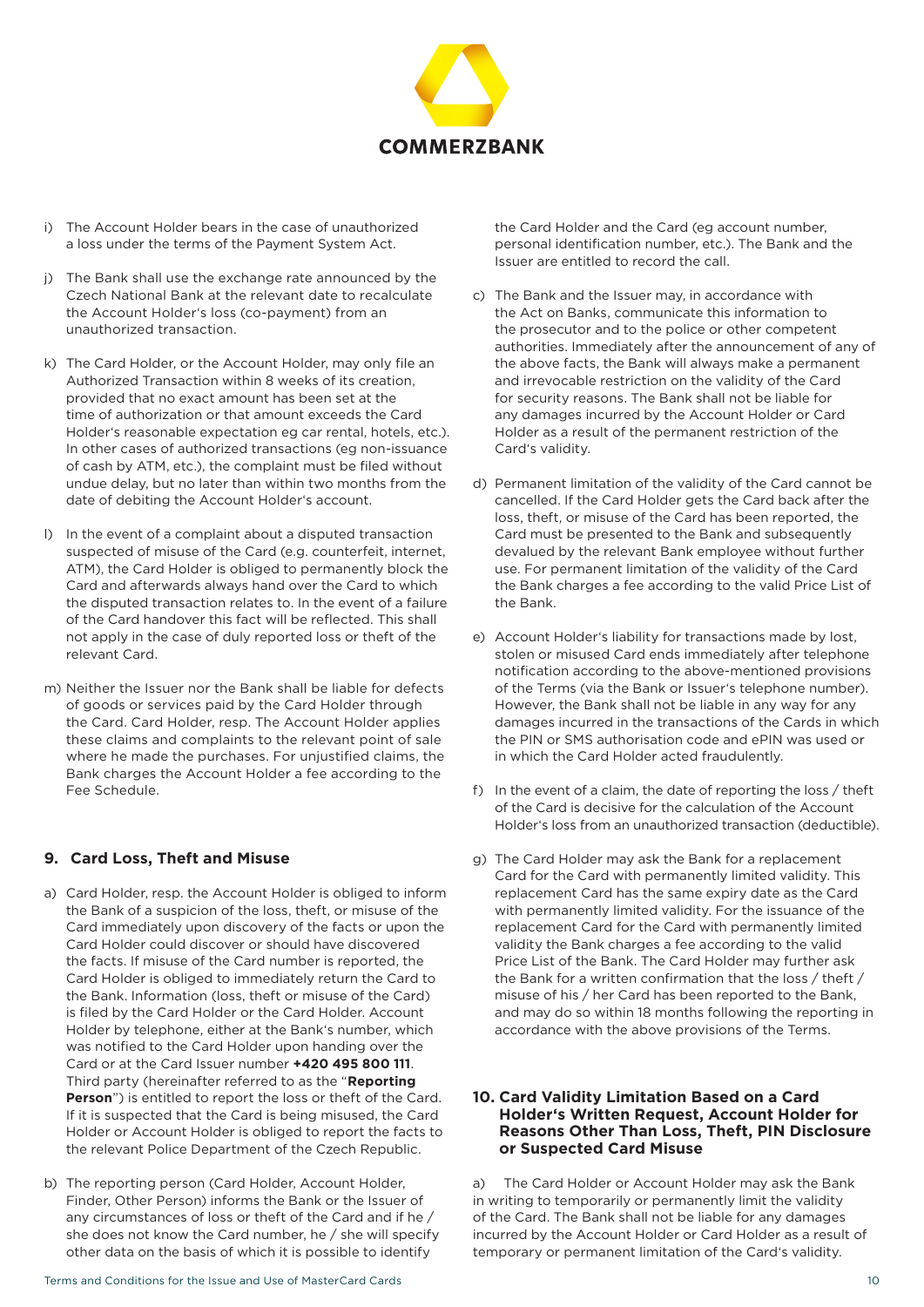

- b) The Card Holder may apply for a temporary limitation of the Card's validity, which will prevent the execution of transactions verified (authorized) by the Bank and / or the Issuer. If the reasons for the temporary limitation of the Card's validity cease to exist, the Card Holder may request in writing that the temporary limitation of the Card's validity be cancelled. The Card may be reused after two following Business Days from the date of delivery of the request to cancel the temporary limitation of the Card validity to the Bank. If the request is delivered outside of Business Days, the Card may only be reused after three following Business Days. The Bank charges a fee for the temporary limitation of the validity of the Card according to the valid List of Charges of the Bank.
- c) The Card Holder or the Account Holder may ask the Bank in writing to permanently limit the validity of the Card (including the chip card), which, however, cannot be subsequently revoked.
- d) For damages caused by possible misuse of the Card, which has been temporarily or permanently limited by the Card Holder's written request, the Account Holder shall assume responsibility from 24:00 hours on the Business Day following the date of submission of the request to limit the validity of the Card at the contact point of the Bank if the relevant application form for limiting the validity of the Card was delivered by 4:30 pm on the Business Day. In the case of a request for a restriction application Cards to the agreed contact point of the Bank, or. The Issuer shall, after 16:30 hours of the Business Day or outside Business Days, assume responsibility at 24:00 hours on the second Business Day following the date of receipt of the application form. The temporary restriction of the Card's validity applies only to authorized transactions and only for such transactions the Bank assumes responsibility in the sense of the above.
- e) Only a person who has applied for a temporary restriction may cancel the Card's temporary suspension by a written cancellation sent to the Bank Account holder, resp. a person authorized to act on behalf of the Account Holder.

#### **11. The Bank's Right to Limit the Card Validity on Its Own Initiative**

- a) The Bank is entitled to limit the validity of the Card or the possibility of carrying out transactions without the presence of the Card, temporarily or permanently, for the following reasons:
	- i) the security of the Card, especially if it is suspected of unauthorized or fraudulent use (if the Bank or the Issuer obtains information from the card association or another bank or other credible source on a possible threat to the Card),
	- ii) a significant increase in the risk of default of the Account Holder by the Account Holder if it can be drawn through the Card.

In connection with the permanent restriction of the Card validity, it may be detained when attempting to use the Card. Flask informs the Card Holder about such measures in an appropriate manner without undue delay on the telephone number that the Account Holder communicated to the Bank when signing the Agreement

- b) Before limiting the validity of the Card or, if this is not possible, immediately thereafter, the Bank shall inform the Card Holder of this Card validity restriction and its reason. This obligation does not apply if the disclosure of this information could frustrate the purpose of the restriction Cards or it was in conflict with other laws or internal regulations of the Bank. The Bank shall not be liable for any damages incurred by the Account Holder or Card Holder as a result of temporary or permanent restriction of the Card's validity or as a result of the cancellation of the right to use the Card.
- c) As soon as the reasons for limiting the validity of the Card cease to exist, the Bank undertakes to cancel the Card restriction without delay or to issue a "new" Card with a different number and a new PIN to the Card Holder for a fee under the Agreement.

# **12. Assistance In Need – Abroad**

- a) If the Card is lost or stolen abroad, the Card Holder may ask the International Association to issue an emergency Card or to pay emergency cash to cover the necessary expenses. For such cases all necessary information and contacts are available on web sites of the International Association.
- b) The International Association may refuse to provide emergency services.
- c) The Bank charges a fee for issuing an emergency card or emergency cash in accordance with the Bank's valid List of Charges.

# **13. Understanding the Terms**

The Account Holder is obliged to familiarize himself / herself with these Terms and Conditions and is obliged to comply with them. Owner the account always bears full responsibility for the breach of these Terms and Conditions by the authorized Card Holder to whom the Cards were provided by the Bank upon his request. The Account Holder is also obliged to ensure that the Card Holder is fully acquainted with the Terms and Conditions before accepting the Card. A credit card customer service will provide them with a further printout upon request. In addition, the Account Holder is obliged to inform the Card Holder of any changes to the Terms and Conditions that occur, without undue delay after the Account Holder has learned or can learn about such changes.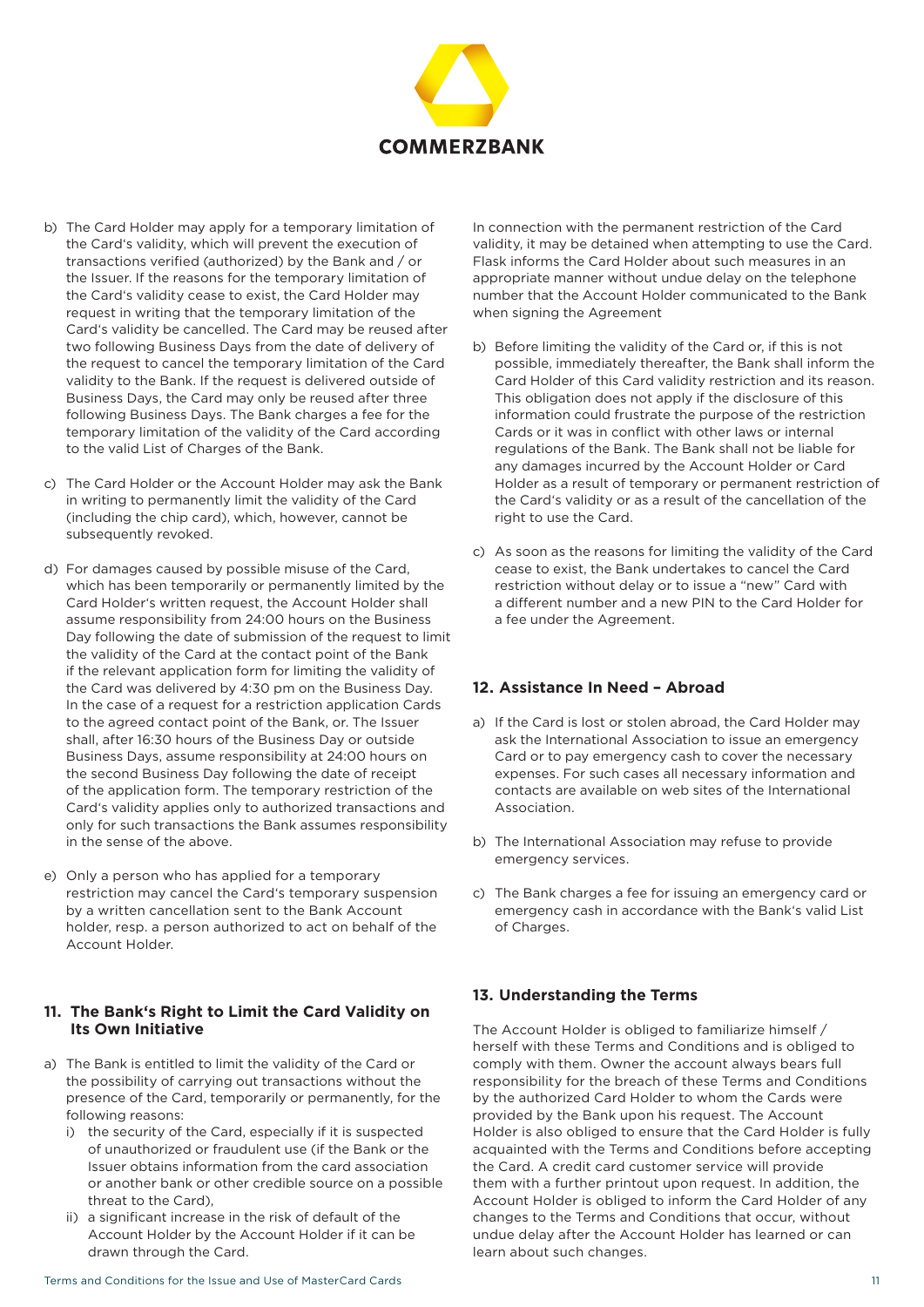

## **14. Monitoring of Card Transactions**

The Bank records and stores information on all instructions and transactions performed through the Card for the period prescribed by applicable law. If the Bank notices instructions or transactions that are unusual in their amount or frequency, or if They are unusual in appearance the Card Holder's longterm use of the Card and the nature of which causes the suspicion that the Card is being abused to the detriment of the Card Holder or the Account Holder, the Bank is entitled to make a Card Blocking on the relevant Card. The Bank reactivates the Card after examining the circumstances of the case or at the request of the Account Holder.

# **15. Termination of the Right of Card Use**

The right to use the Card expires:

- a) by a termination of the Account Holder, and the termination of the Contract on the Account to which the Card was issued shall also be considered as such termination. In such a case, the Account Holder is obliged to return to the Bank all Cards that have been invalidated by the termination of the Account Agreement. In exceptional cases, the Bank may not require the Card to be returned;
- b) by a termination of the Contract by the Bank at any time in writing with a two-month notice period. If there is a compelling reason that continuing the contractual relationship would be unacceptable to the Bank, the Bank may terminate the Agreement with immediate effect. Such a serious reason is, for example:
	- i) if the Account Holder or the Card Holder provides the Bank with false information;
	- ii) if the Account Holder's material situation deteriorates significantly;
- c) by a termination of the Account Agreement to which the Card was issued in any other way regulated by law;
- d) upon expiry of the Card, provided that at the request of the Account Holder or the Bank's decision, a Renewed Card was not issued;
- e) by the death of the Card Holder or his declaration of death. The Card will be cancelled by the Bank on the date when the Card Holder's death or its declaration of death is validly rendered by the Card Holder and the Card Holder of the Card Holder issued and valid. If the Cards are not returned at the same time, the Bank is entitled to execute the Blocking Card or Stop list immediately.

# **16. Card Return**

a) After the expiration of the authorization to use the Card, the Account Holder or the Card Holder shall return the Card to the Bank without delay; and a signature strip. In

the event that the Bank cannot, for reasons on the part of the Card Holder, resp. Account Holder to obtain this Card from its Card Holder / Account Holder, the Bank shall ask the Issuer for permanent restriction of the Card's validity. The Bank is then entitled to charge the Account Holder a fee according to the Fee Schedule.

b) In the event that the Account Holder or the Card Holder retains the Card even after the expiration of the authorization for use, the Account Holder, or the Card Holder, bears full responsibility for all transactions related to its potential misuse and damage that would result in the Bank or any other in connection therewith. The Account Holder or the Card Holder is obliged to immediately reimburse the Bank for any damage suffered by the Bank in this connection.

# **17. Price List**

The List of Charges contains all types of Charges associated with Cards and is available at the Bank's premises or at www. commerzbank.cz.

# **18. Protection of Confidential Information**

- a) Account holder, resp. The Card Holder acknowledges that in any communication with the Bank that discloses Confidential Information, the Bank is obliged to verify its identity in accordance with the relevant legal regulations, in particular the Act on Banks and the Law against Money Laundering. The Bank treats Confidential Information in accordance with the applicable legal regulations binding on the Bank.
- b) The Bank shall maintain the confidential nature of the Confidential Information even after termination of the contractual relationship between the Bank and the Account Holder or the Card Holder.
- c) The Bank shall be entitled to provide Confidential Information to third parties only to the extent and under the conditions set forth in applicable law, as agreed in the Terms and Conditions and other agreements or agreements between the Bank and the Account Holder or the Card Holder For this purpose, the Card Holder shall hold the Bank.
- d) The Account Holder or the Card Holder agrees that the Bank is entitled to disclose all Confidential Information to third parties (both in the Czech Republic and in other countries) to any of the following:
	- i) a legal entity belonging to the financial group of Commerzbank AG or its agents, legal, tax or other advisors
	- ii) the person with whom he is acting in connection with the provision of banking products to the Account Holder or the Card Holder; and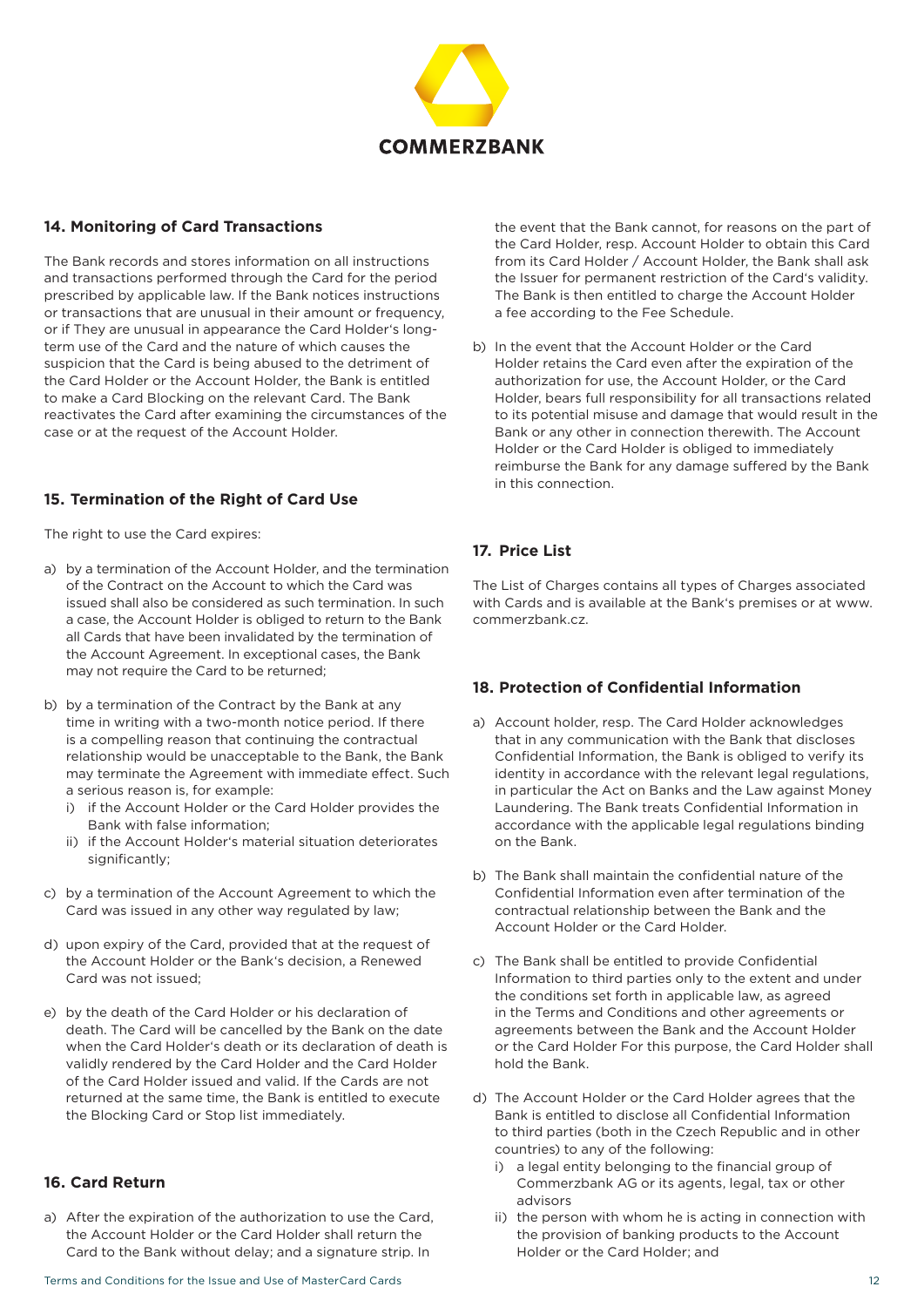

- iii) the person with whom he / she is acting or authorized to perform his / her contractual or legal obligations, including the exercise of contractual rights between the Bank and the Account Holder or the Card Holder, provided that the Confidential Information, in particular the Card Issuer, is kept confidential.
- e) The Account Holder agrees and ensures that each Card Holder agrees that third parties to whom the Bank will pass Confidential Information in accordance with the provisions of paragraph d) of this Article further process Confidential Information to the extent transmitted for purposes arising from the nature of such third parties and for a period of time determined by the internal regulations of such third parties. The Account Holder further agrees and ensures that each Card Holder agrees that the Bank or third parties offer him / her banking products and other financial transactions or services.
- f) The Account Holder agrees and ensures that each Card Holder agrees that the Bank shall verify the information obtained about the Account Holder or the Card Holder, in particular in the courts, state administration bodies, other banks with which the Account Holder or the Card Holder is contractual relationship or with the Card Holder's employer if the Confidential Information is kept confidential.
- g) The Account Holder declares that it is hereby informed in a timely and proper manner and that each Card Holder is informed in a timely and proper manner that the Bank collects, processes and verifies data about it and that such data may be disclosed to third parties in paragraph (d) of this Article. The Account Holder also expressly agrees and ensures that each Card Holder agrees that the Bank may notify the Issuer or other banks of a material breach of these Terms or Conditions for issuing Cards by the Card Holder. What is a fundamental breach of the conditions is decided by the Bank or the Issuer.

#### **19. Privacy**

The Account Holder shall provide the Bank with the Personal Data of persons authorized to act on behalf of the Account Holder, as well as the Card Holder's Personal Data or as the case may be the Personal Data of other persons. The Bank therefore considers that the Account Holder has the express consent of such individuals to provide their Personal Data to the Bank for the collection and processing of Personal Data by the Bank (pursuant to Act No. 110/2019 Coll. On Personal Data Processing and Act No. 111/2019 Coll., On amendments to certain acts in connection with the adoption of the Personal Data Processing Act, as amended), as follows:

- a) to the extent that such personal information is part of Confidential Information;
- b) for the purposes related to the provision of banking products by the Bank to the Account Holder or Card

Terms and Conditions for the Issue and Use of MasterCard Cards 13

Holder as well as for other purposes, in particular in connection with the issuance of Cards by the Issuer, operational management, strategic planning or internal control of the Bank. For these other purposes, the Bank will anonymize the Personal Data as soon as possible and if it does not prevent the Bank from achieving its goal,

c) for the period from the provision of such Personal Data until three years after the termination of the last contractual relationship between the Bank and the Account Holder or Card Holder.

#### **20.Mandatory Identification and Control**

- a) Account holder, resp. The Card Holder acknowledges that the Bank is obliged to identify and subsequently check the Account Holder or the Account Holder. Card Holder in accordance with § 7 et seq. The Law against Money Laundering. The Bank is entitled at any time during the term of the contractual relationship with the Account Holder, resp. Require Card Holder to complete their identification data. Account holder, resp. The Card Holder is obliged to provide the Bank with the necessary assistance in connection with this identification or inspection, in particular to provide the Bank with the required data, to inform the Bank of any change in this information or to provide the Bank with a supplement upon request. The Bank is entitled to temporarily or completely suspend the Card and stop execution of certain or all transactions if the Account Holder, or The Card Holder refuses to provide the Bank with the data necessary for identification or checking, or does not provide the necessary assistance in the identification or inspection until the Account Holder or the Account Holder has provided the necessary assistance. The Card Holder will provide this information to the Bank or provide the necessary assistance. The Bank is entitled to take photocopies of all documents submitted by the Account Holder, resp. Card Holder in accordance with applicable law.
- b) Transaction while maintaining Account Holder anonymity The Bank will not execute the Card Holder. The Bank is also not entitled to carry out transactions that could involve the risk of money laundering or terrorist financing or there is a suspicion that the transaction is subject to international sanctions within the meaning of international sanctions legislation. Do not make a transaction which is reasonably considered not to comply with the law.
- c) The Account Holder agrees and ensures that each Card Holder agrees that during the term of the Agreement, the Account Holder's Personal Data, resp. The Card Holder, on the basis of which the Bank's identification was duly performed, is provided for the purpose of taking over identification under the Act against Legalization of Proceeds from Crime, and that such identification data will be processed and stored for this purpose in accordance with the Act against Legalization proceeds from crime.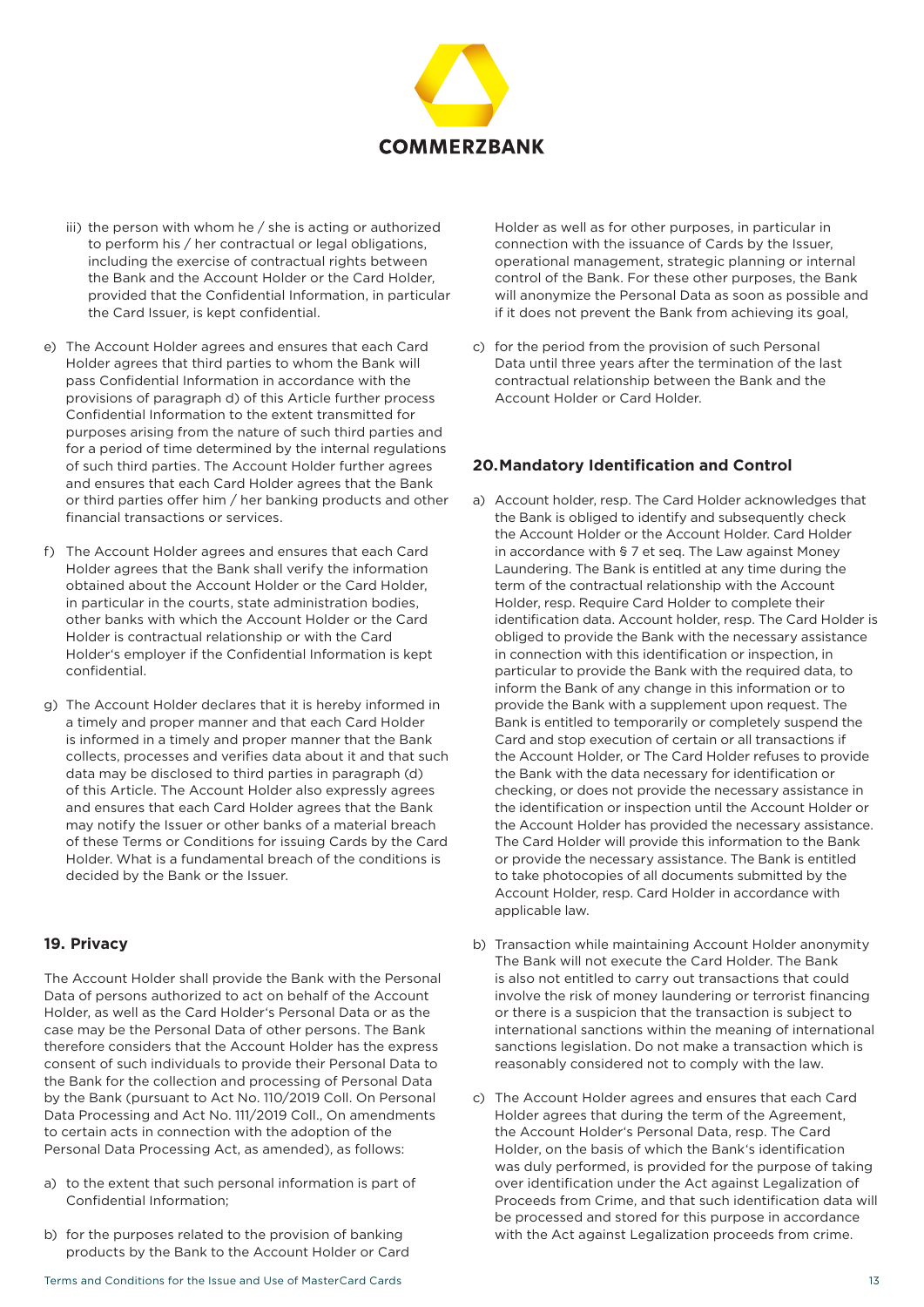

d) The obligation of identification or inspection pursuant to the provisions of this Article 22 of the Terms and Conditions shall apply mutatis mutandis to other persons (eg, the Account Holder, s representative or agent) if their identification or control is required by applicable law, in particular the Law on Money Laundering.

# **21. Provisions on Legal Order and Dispute Resolution**

These Terms and Conditions, General Banking Conditions, Account Agreement and other documents related to the provision of Cards to Account Holders - entrepreneurs shall be governed by the laws of the Czech Republic, in particular the relevant provisions of the Civil Code and the Payment System Act and any disputes arising from the above documents and / or in connection with them will be dealt with by the competent court of the Czech Republic.

# **22.Final Provisions**

a) These Terms and Conditions are linked to the Bank's General Banking Terms and Conditions, which the Account Holder became familiar with and agreed with. In the case of facts not regulated by these Terms and Conditions, the contractual relationship between the Account Holder and the Bank shall be governed by the relevant provisions of the General Banking Conditions. If the General Banking Conditions contain a different regulation from these Terms and Conditions, the contractual relationship between the Bank and the Account Holder will be governed by these Terms and Conditions.

b) The Bank shall not be liable in the sense of legal regulations for damages caused by circumstances which occurred independently of the Bank's will, which it cannot avert or overcome, and which prevents it from performing its duties. If any of the circumstances excluding liability arise, the Bank will take action to mitigate the adverse effects on the Account Holder that can reasonably be expected of the Account Holder.